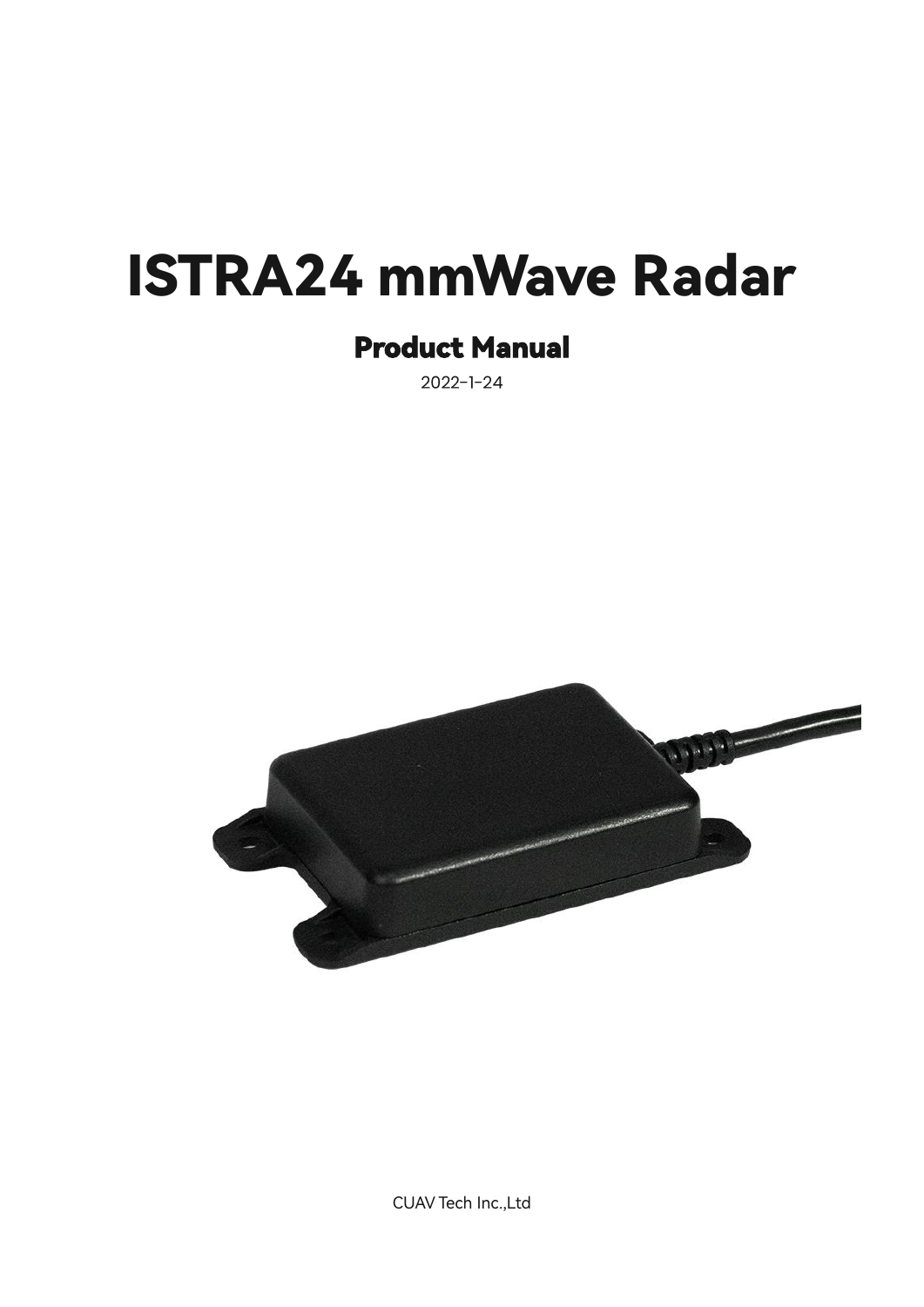# List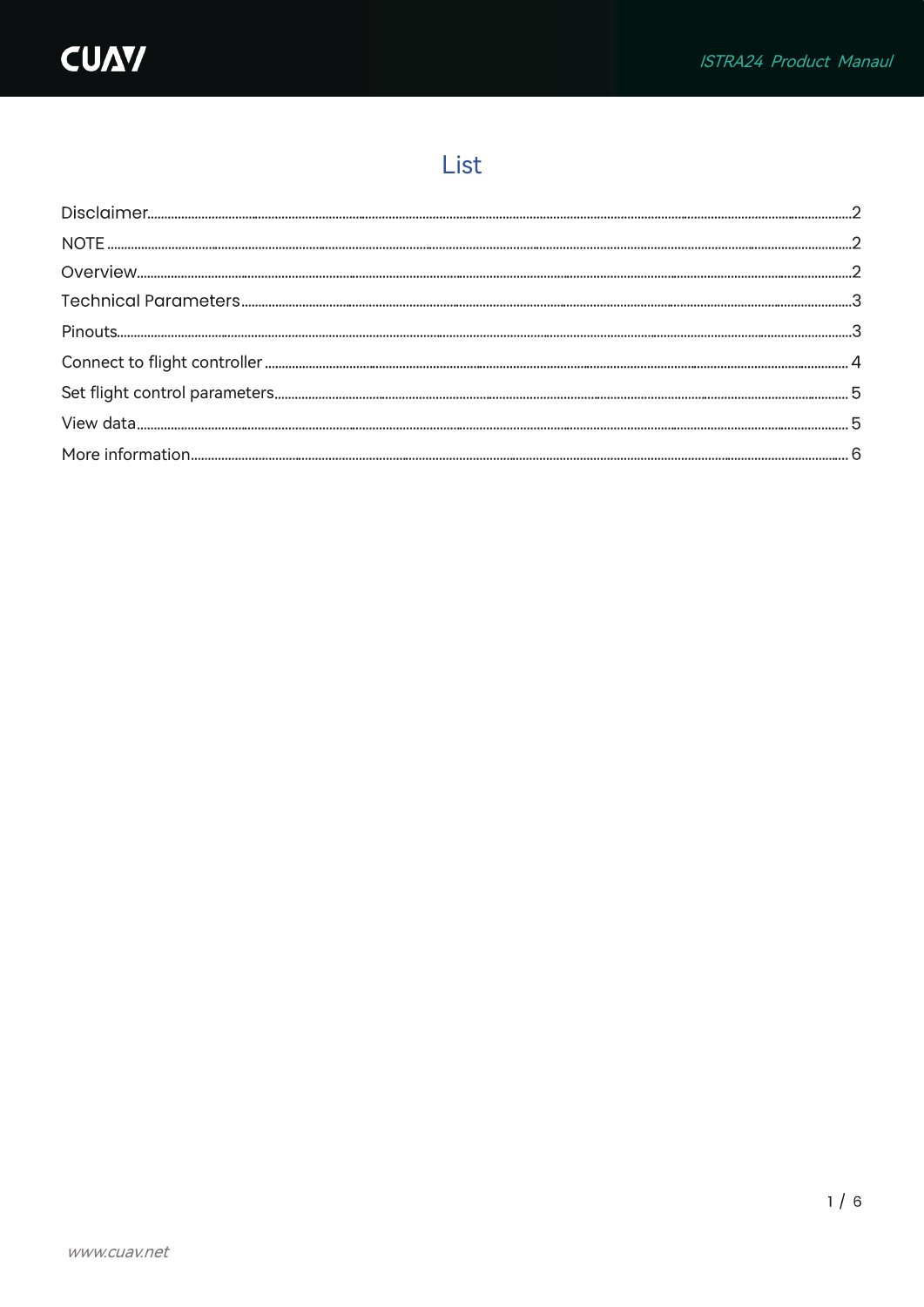## **Disclaimer**

Please read the manual carefully before using it to make sure that you can use it correctly and safely.You need to install and use this product in strict accordance with the instructions. CUAV is not liable for any loss due to improper use.This manual is only used as a user guide. The company reserves the right to modify and improve the product details and instructions. The relevant data shall be subject to the data provided by our staff. CUAV does not guarantee the accuracy and reliability of the contents of the document.

This product is only a pure hardware component of an experimental unmanned system,.It is only one of the components of unmanned system, and it has high requirements for use mode and compatibility of various components of unmanned system; CUAV only has the obligation to provide after-sales service within the product warranty period, and the company does not guarantee the reliability for any purpose; The company shall not be responsible for the direct, indirect, derivative, accidental injury and other losses or punishment caused by any reason or under any circumstances.

Copyright©CUAV, Without permission, do not copy the contents or reprint.

#### <span id="page-2-0"></span>**NOTE**

- $\triangleright$  Please abide by local laws and regulations and do not fly in the no-fly zone.
- $\blacktriangleright$  It is forbidden to fly near the airport.
- $\blacktriangleright$  It is forbidden to fly in sensitive areas such as crowded places, military and administrative institutions, traffic roads, etc.

#### **Overview**

ISTRA24 is a high-performance ultra-small ranging radar for UAV altitude determination..It adopts an original antenna design, and through ultra-efficient signal processing algorithms and high-sensitivity real-time signal processing methods based on time domain, frequency domain and phase synthesis, it can greatly reduce the physical size of the radar module and facilitate the integration of the radar module into the UAV. In the fuselage structure, new possibilities are opened up for the UAV industry. This millimeter-wave ranging radar can achieve accurate altitude measurement in the height range of 0.2 to 50m, providing great convenience for drones to maintain altitude and follow terrain.

**Main application:** long-endurance UAVs such as VTOL, especially landing in different places; can also be used for precise altitude maintenance and terrain following flight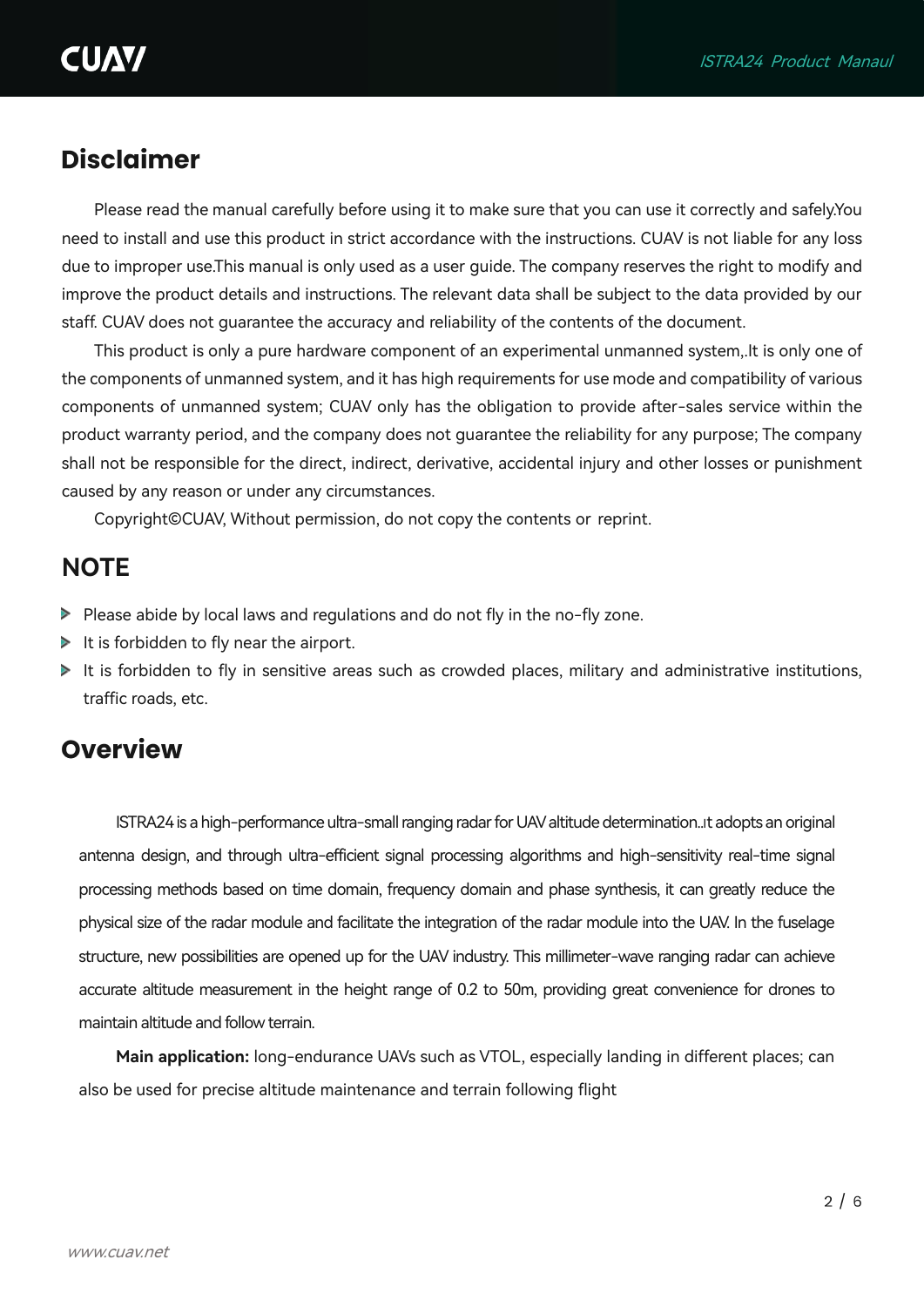# **Technical Parameters**

| Item                         | Parameter                                  |
|------------------------------|--------------------------------------------|
| Transmitting frequency       | 24.0~24.25GHz                              |
| Transmitting power (EIRP)    | 20dBm                                      |
| System                       | <b>Frequency Modulated Continuous Wave</b> |
| Hardware interface           | <b>URAT-TTL</b>                            |
| <b>Operating Voltage</b>     | 4.5~5.5V(recommend: 5V)                    |
| Working current              | 200~275mA; Typical value: 220Ma@5V         |
| Altitude-fixing range        | $0.2 - 50m$                                |
| Update rate                  | 50Hz                                       |
| Transmit antenna             | Tilt angle: 20°                            |
|                              | Azimuthal angle: 31°                       |
|                              | sidelobe: -19dB                            |
| Receive antenna              | Tilt angle: 20°                            |
|                              | Azimuthal angle: 31°                       |
|                              | sidelobe: - 19dB                           |
| Compatible flight controller | ArduPilot                                  |
| firmware                     |                                            |
| Operating temperature        | $-40 - 80^{\circ}C$                        |
| Weight                       | 63.8g                                      |



## <span id="page-3-0"></span>**Pinouts**

STRA24 is factory adapted to V5+/X7 and other flight controller pin definitions; no need to modify the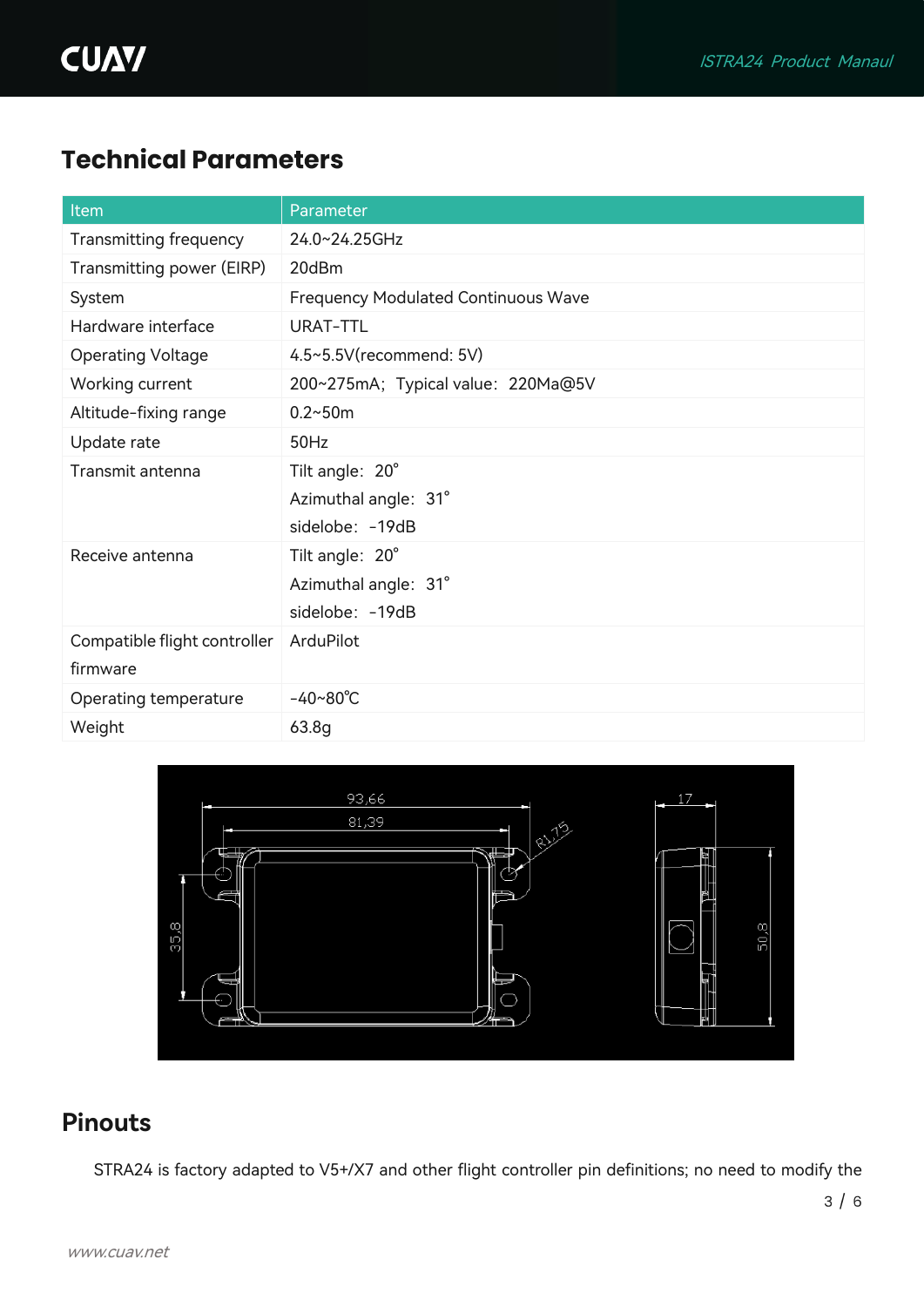

definition; if it is used on other flight controllers, please check the line sequence first; incorrect wiring will cause irreversible damage to the module.



| Serial number | Wire color<br>Pin |              | Remark            |  |
|---------------|-------------------|--------------|-------------------|--|
|               | $5V+$             | Red          |                   |  |
| 2             | <b>RX</b>         | White        |                   |  |
| 3             | TX.               | <b>Blue</b>  |                   |  |
| 4             | CAN_H             | Yellow       | Not yet supported |  |
| 5             | CAN L             | Green        | Not yet supported |  |
|               | GND               | <b>Black</b> |                   |  |

## <span id="page-4-0"></span>**Connect to flight controller**

Take X7+ as an example: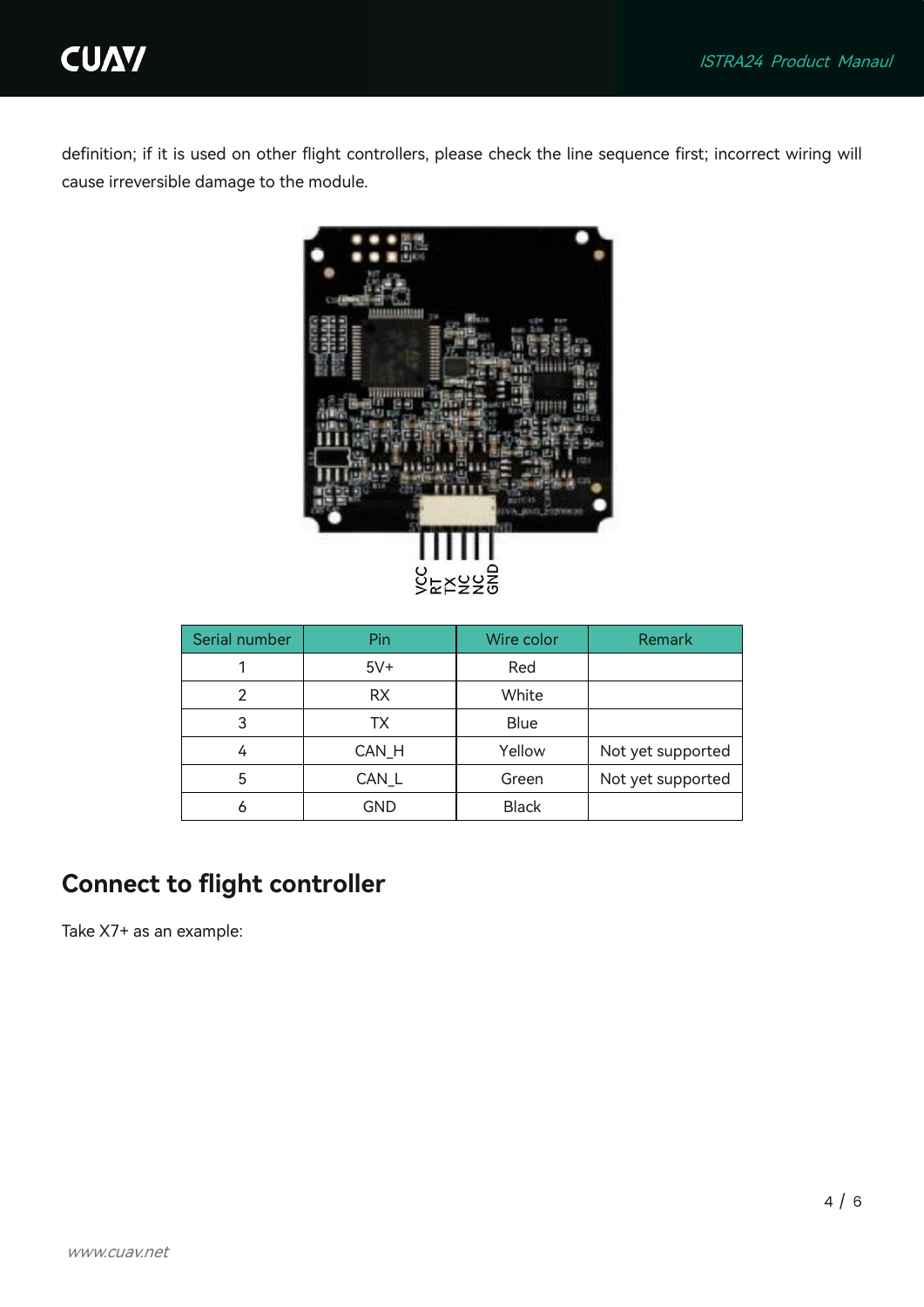

NOTE: ISTRA24 can be connected to any interface of TELEM1/TELEM2/UART4.

### <span id="page-5-0"></span>**Set flight controller parameters**

Open Mission planner>Configuration>All Parameter Table; set the following parameters and save and restart

- ⚫ EK2\_ALT\_SOURCE=1 OR EK3\_RNG\_USE\_HGT=70
- RNGFND1\_TYPE=8
- RNGFND1\_ORIENT=25
- RNGFND1 MAX CM=5000
- SERIAL2\_BAUD=115200 (TELEM2; Can be set to other SERIAL)
- SERIAL2\_PROTOCOL=9

#### <span id="page-5-1"></span>**View data**

Open Mission planner > Flight Data > Quick Preview > Double-click any tab to set Sonarrange to see the radar distance data